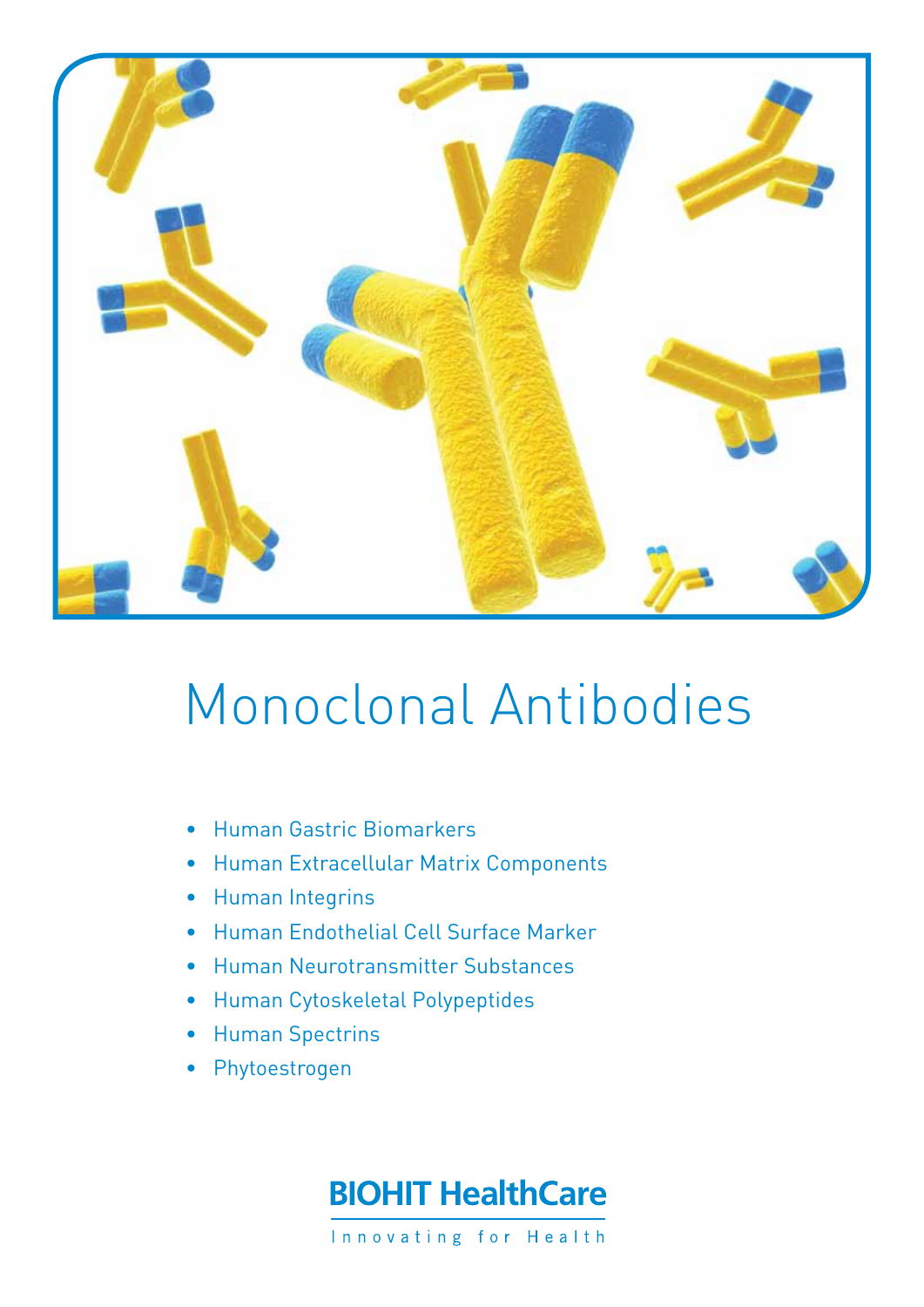#### **Biohit Monoclonal Antibodies**

Biohit Monoclonal Antibodies (MAbs) are efficient tools for research in the area of cellular pathology, neurobiology and oncology as well as in research of human gastric biomarkers. Biohit MAbs can also be used as raw materials in the manufacturing of In Vitro Diagnostics products. Biohit MAbs are all produced in mouse, and they have been purified after production. They are all highly specific to their antigens and are applicable in immunohistochemistry, immunoprecipitation and Western blotting. Biohit produces monoclonal antibodies to Human Gastric Biomarkers, Phytoestrogen Genistein, Human Extracellular Matrix Components (ECM), Human Integrins, Human Endothelial Cell Surface Marker, Human Neurotransmitter Substances, Human Cytoskeletal Polypeptides and Human Spectrins.

#### **MAbs to Human Gastric Biomarkers**

**Gastrin-17:** Amidated gastrin-17 is a biologically and physiologically important molecule among the family of the gastrin peptides. Amidated gastrin-17 is the most powerful gastrin peptide in the feedback control mechanism of the acid secretion and output from the parietal cells in the gastric corpus. This peptide is solely synthetized and secreted into the circulation by the so called G cells ("gastrin cells") in the gastric antrum. A positive immunohistochemical reaction for gastrin-17 is a sign of a highly differentiated gastrin-secreting cell and normal antral mucosa. In atrophic gastritis, the normal antral (pyloric) glands and gastrin-17 synthetizing cells disappear. Metaplastic pyloric glands (pseudopyloric metaplasia) do not contain immunopositive gastrin-17 cells.

**Pepsinogen I:** Pepsinogen I is a group of precursor molecules for pepsin. These proteins are solely synthetized and secreted into gastric lumen by chief (pepsin) cells and mucous neck cells in the gastric corpus (oxyntic mucosa). In atrophic corpus gastritis these cells disappear resulting in a decrease of the serum level of pepsinogen I and in a reduction of the number of pepsinogen I positive cells in gastric biopsies. The presence of positive immunostaining for pepsinogen I is a highly reliable sign for the acid-secreting oxyntic glands. In gastric heterotopia of the duodenal bulb, but not in gastric metaplasia, the oxyntic-type glands give a positive immunohistochemical reaction for pepsinogen I.

**Pepsinogen II:** Pepsinogen II is a group of precursor molecules for pepsin. These proteins are secreted into the gastric lumen by the pyloric glands of the gastric antrum and also by the chief and neck cells of the gastric corpus (oxyntic mucosa). Negative immunohistochemical reaction for pepsinogen I (figure in the middle on top of the next page) but positive reaction for pepsinogen II (figure on the left hand side on top of the next page) is a typical sign of the antral mucosa and, in the presence of atrophic gastritis, this staining pattern indicates that the positive glands and cells are metaplastic and "pyloric" in differentiation (so called pseudopyloric metaplasia).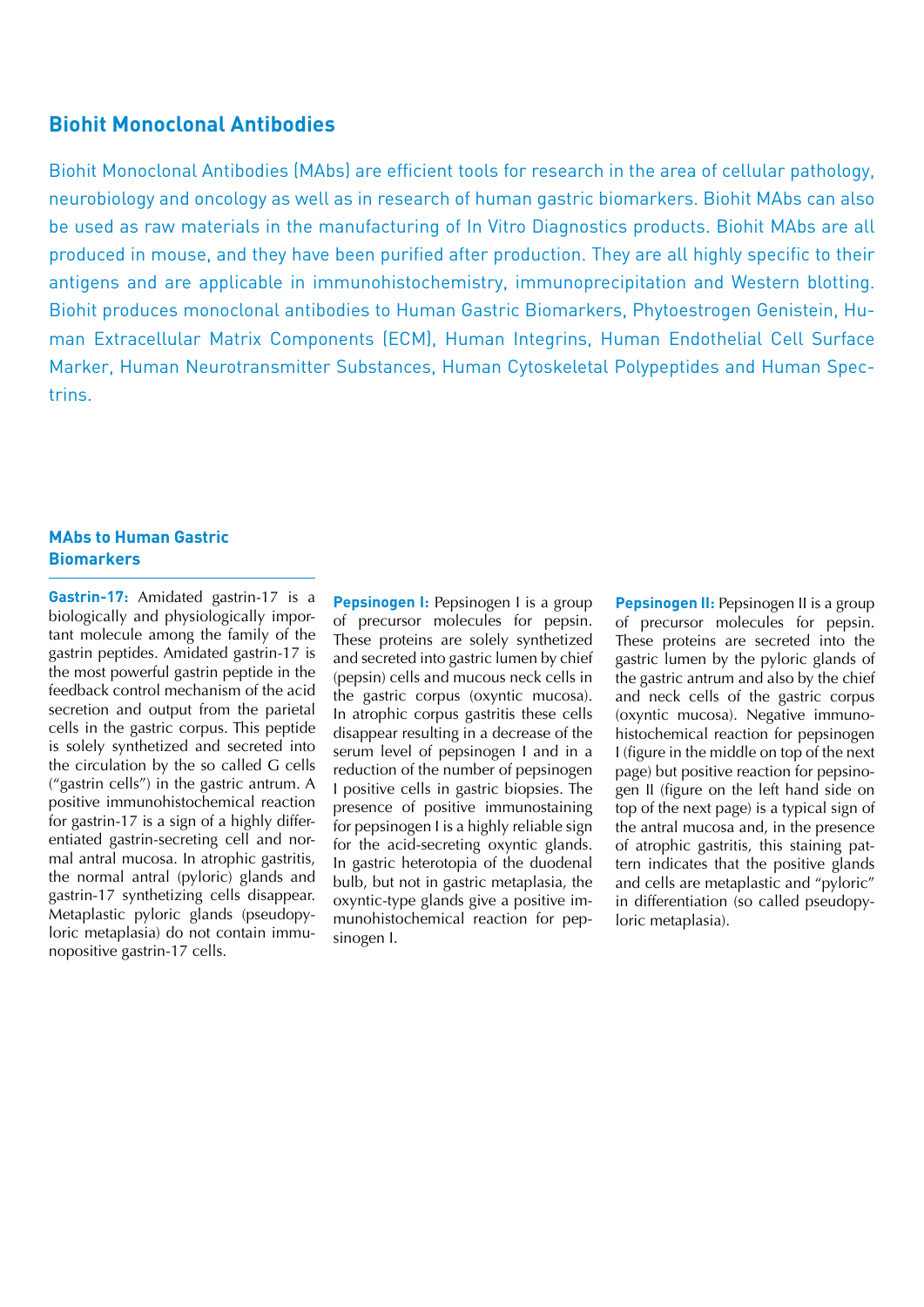

**Gastrin-17** – Immunohistochemical staining of normal antrum, peroxidase method.



### **Pepsinogen I**

– Immunohistochemical staining of normal corpus, peroxidase method.



**Immunohistochemical** staining of antral mucosa with anti-**pepsinogen I** and **II** monoclonal antibodies, peroxidase method.



**Cellular fibronectin** – Expression in endothelium and muscle layer of benign arteries, peroxidase method. (regular 8 strong).



**β1-Integrin** – Immunohistochemical staining of W138 Va13 SV40 transformed human fibroblasts, FITC method.



**GABA** – Immunohistochemical staining of GABAergic neurons in the reticular nucleus of the thalamus, TRITC –method.

#### **MAbs to Human ECM Components – Cellular Fibronectin**

The extracellular matrix (ECM) consists of interstitial connective tissue and basement membrane (BM). The ECM acts as a backbone for cells and provides a physical barrier. It also influences such functions as cell proliferation, differentiation, adhesion, migration, gene expression, and tissue integrity. ECM also plays a profound role in tissue injury and healing. The detection of ECM components in various parts of the body provides an efficient tool for following malignant change, invasion and metastasis. Biohit provides monoclonal antibodies to fibronectins<sup> $(1,2,3)$ </sup>, tenascin<sup> $(4,5)$ </sup>, laminin<sup> $(6,7)$ </sup> and vitronectin.

#### **MAbs to Phytoestrogen**

Genistein is an isoflavone belonging to the group of phytoestrogens (plant estrogens), which have been implicated in the prevention of cancer, cardiovascular and other chronic diseases. The main source of genistein is the soybean and various soy foods. Its determination in biological fluids and tissues by immunoassay is of increasing importance and for that purpose a specific antiserum is now available.

#### **MAbs to Human Integrins – β1-Integrin**

Integrins are the largest known family of receptors for ECM proteins. They are glycoproteins that mediate cell-extracellular matrix as well as cell-cell interactions. Integrins consist of several protein subfamilies that share a common β-subunit and have a distinct α-subunit. Monoclonal antibodies to  $\beta$ 1-integrin<sup>(8,9)</sup> and  $\beta$ 3-integrin<sup>(10)</sup> as well as to  $\alpha_{IIb}$ integrin(11) are offered by Biohit.

#### **MAbs to Human Endothelial Cell Surface Marker**

Platelet endothelial cell adhesion molecule (PECAM-1) is an antigen, which is typically shared by both endothelial and distinct hematopoietic cells. It is widely expressed among leukocytes and functions as a cell adhesion molecule.

#### **MAbs to Human Neurotransmitter Substances – GABA**

i

Neural and neuroendocrine cells are able to synthesize a variety of peptides as well as amino acids that can function either as inhibitory or stimulatory substances in neurotransmission. Such neurotransmitter substances are gammaamino butyric acid  $(GABA^{(12)})$  and calcitonin gene-related peptide (CGRP).

#### **MAbs to Human Cytoskeletal Polypeptides**

The cytoplasmic cytoskeleton determines cell organization, shape and adhesion among other functions. Furthermore, the cell type-specific expression of intermediate filaments allows determination of the origin of many, otherwise unspecific tumours. Biohit offers monoclonal antibodies to the following cytoskeletal peptides:

- α-Actinin
- α-Fodrin • Vinculin
- Cytokeratin 7, 17, 19 • Vimentin
	- Neurofilaments 150, 200
	- Neurofilaments 70, 200
- Cytokeratin 18 • Cytokeratin 8, 18, 19

#### **MAbs to Human Spectrins**

Erythroid spectrins, some other proteins of erythroid cytoskeleton, and the transmembrane protein band 3 are highly specific for erythrocytes and their progenitors. They are more reliable markers for erythroid differentiation than Glycophorin A, the commonly used marker for erythroid differentiation, because Glycophorin A is expressed also in many cell lines otherwise exhibiting mainly megacaryotic charasteristics. Both erythroid α-spectrin(11) and erythroid β-spectrin monoclonal antobodies can be used for example in identification of erythroid leukemias.